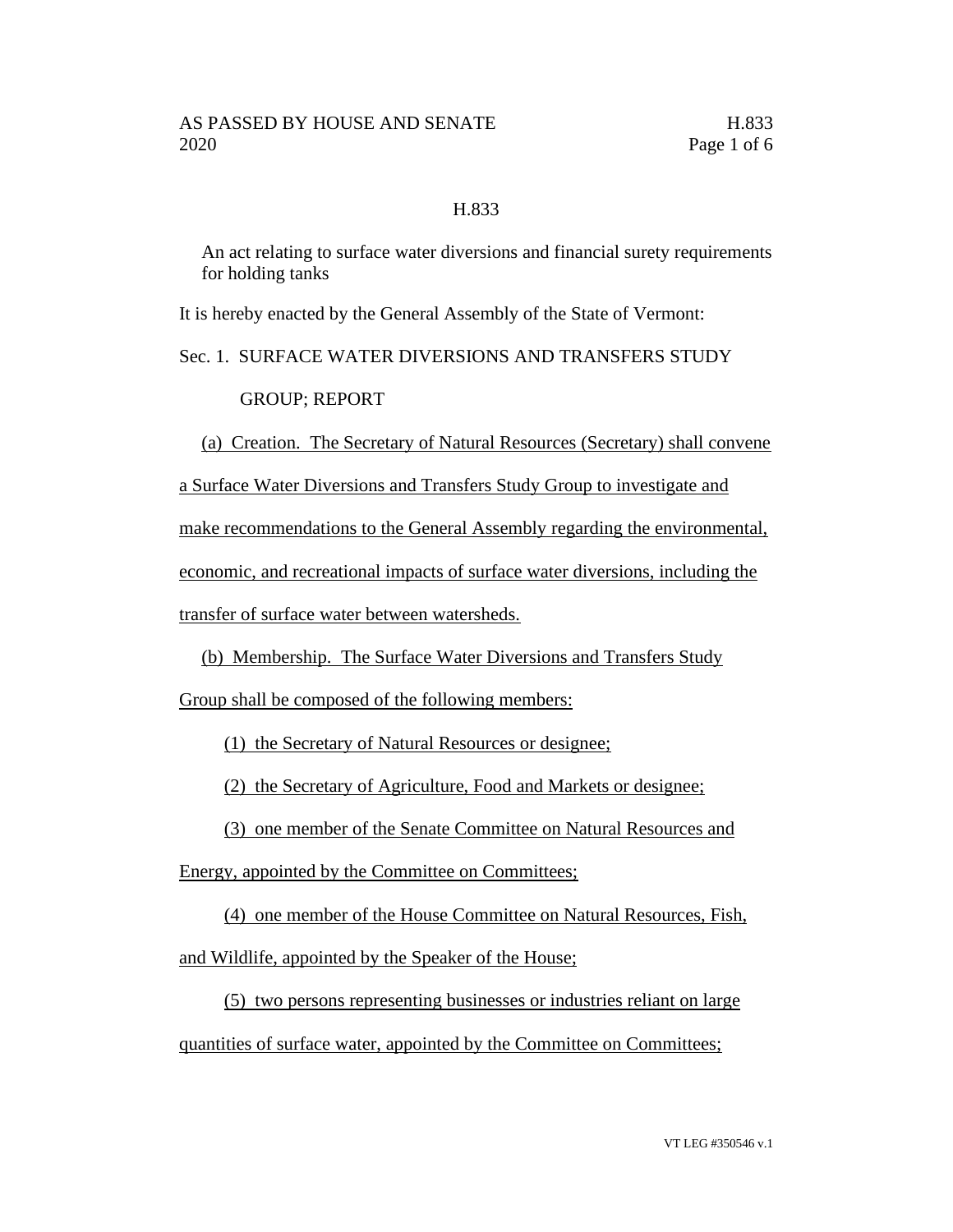(6) two persons representing nonprofit environmental advocacy groups, appointed by the Speaker of the House;

(7) one hydrologist, appointed by the Secretary; and

(8) one person representing an agriculture or forest products business

conducted on working lands, appointed by the Secretary of Agriculture, Food and Markets.

(c) Duties. The Surface Water Diversions and Transfers Study Group shall:

(1) develop a baseline inventory of the current and projected quantity, location, and usage of diversions and transfers of surface water in Vermont;

(2) recommend whether or not surface water transfers between

watersheds should occur;

(3) identify whether the State of Vermont should develop and

implement a statewide permitting or other regulatory regime for diversions or other transfers of surface water, including:

(A) the scale or size of a watershed subject to regulation;

(B) how a permitting program would comply with the Vermont water quality standards;

(C) how or if the permitting program should address the impact of a diversion on groundwater; and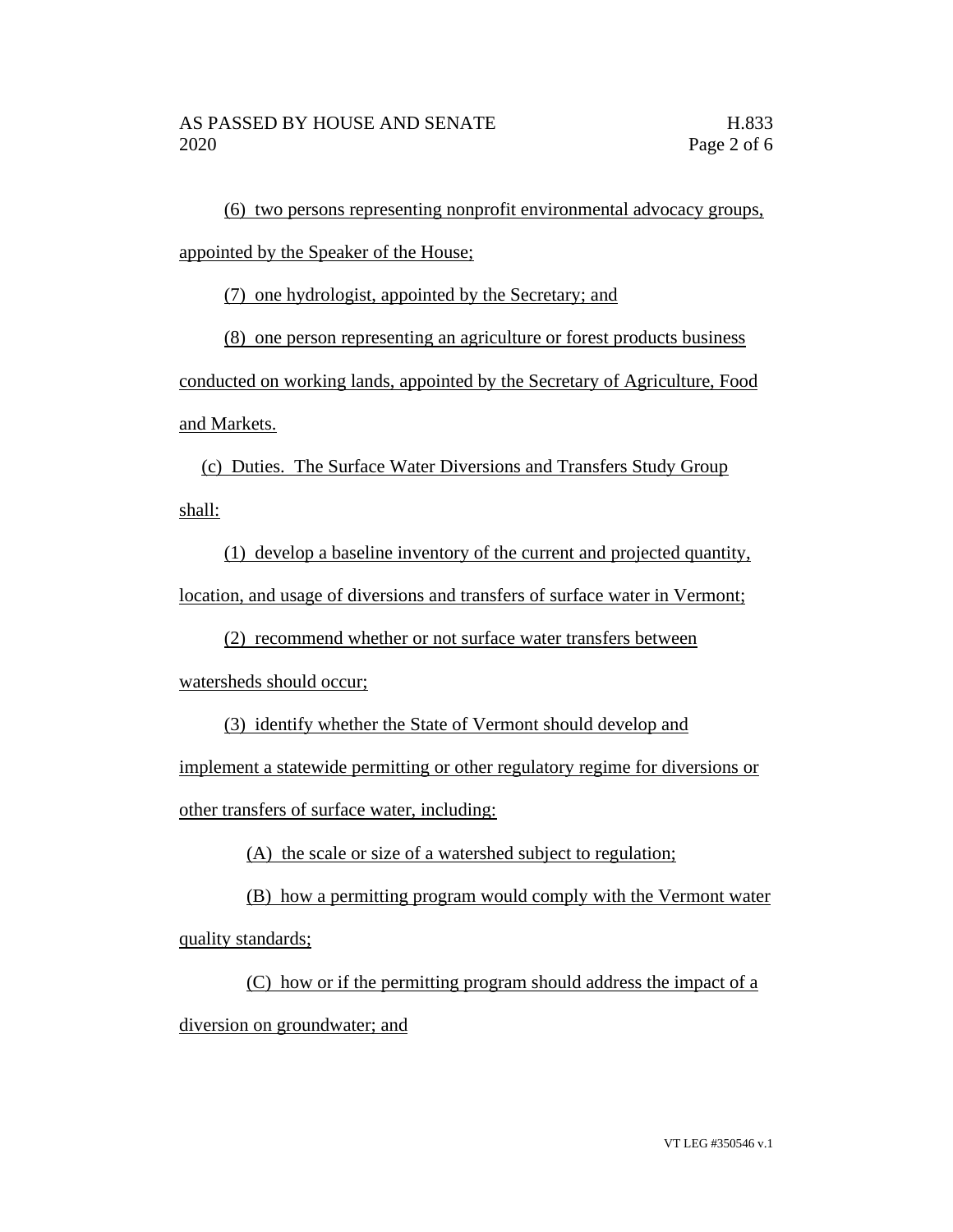(D) how to address reducing the demands for water through water recycling, reuse, and efficiency measures;

(4) analyze potentially viable regimes to address the use of surface water in Vermont;

(5) if necessary, propose legislative changes to implement the recommendations of the Study Group; and

(6) if necessary, identify any water quality rules, policies, or procedures that may require updating to implement the recommendations of the Study Group.

(d) Assistance. The Surface Water Diversions and Transfers Study Group shall have the administrative, technical, and legal assistance of the Agency of Natural Resources and shall have the legal and drafting assistance of the Office of Legislative Council.

(e) Report. On or before December 15, 2021, the Surface Water Diversions and Transfers Study Group shall submit a written report to the House Committee on Natural Resources, Fish, and Wildlife and the Senate Committee on Natural Resources and Energy providing its findings and recommendations under subsection (c) of this section.

(f) Meetings.

(1) The Secretary of Natural Resources shall call the first meeting of the Surface Water Diversions and Transfers Study Group.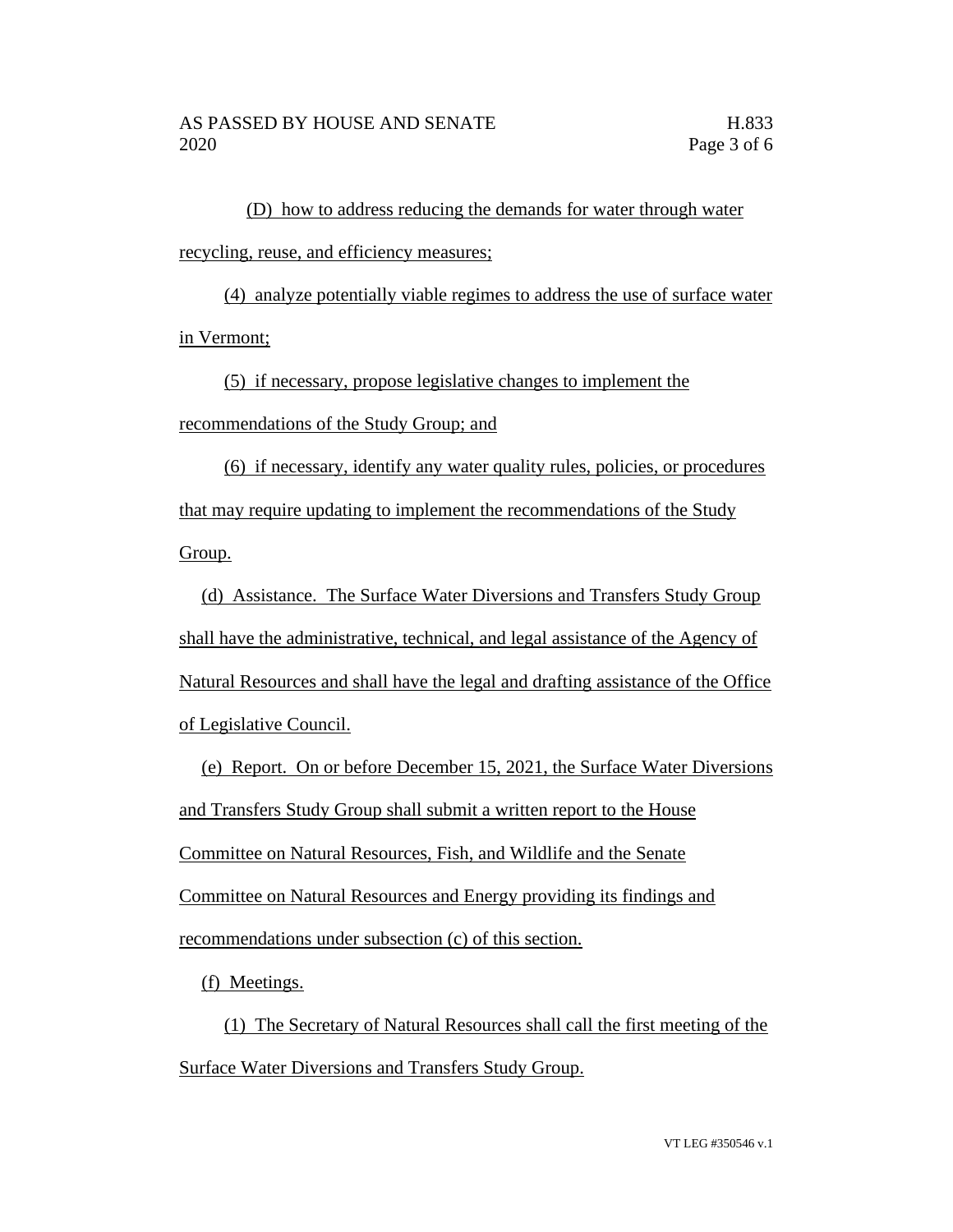(2) The Secretary of Natural Resources or designee shall be the chair of the Surface Water Diversions and Transfers Study Group.

(3) A majority of the membership of the Surface Water Diversions and Transfers Study Group shall constitute a quorum.

(4) The Surface Water Diversions and Transfers Study Group shall cease to exist on February 1, 2022.

(g) Compensation and reimbursement.

(1) For attendance at meetings during adjournment of the General Assembly, a legislative member of the Surface Water Diversions and Transfers Study Group serving in his or her capacity as a legislator shall be entitled to per diem compensation and reimbursement of expenses pursuant to 2 V.S.A. § 406 for not more than six meetings. These payments shall be made from monies appropriated to the General Assembly.

(2) Other members of the Surface Water Diversions and Transfers Study Group shall be entitled to per diem compensation and reimbursement of expenses as permitted under 32 V.S.A. § 1010 for not more than six meetings. These payments shall be made from monies appropriated to the Agency of Natural Resources.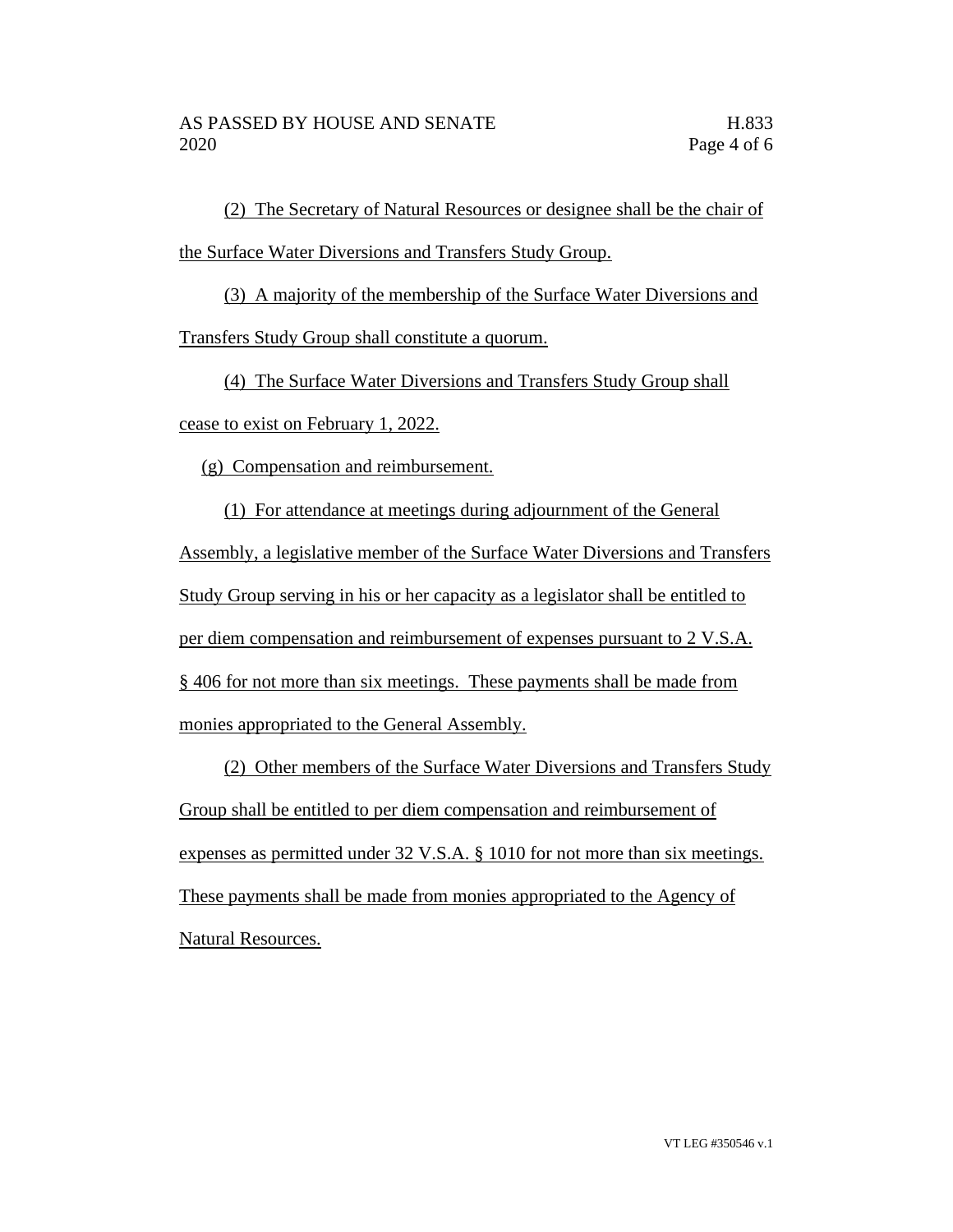Sec. 2. 10 V.S.A. § 1979(b) is amended to read:

(b)(1) The Secretary shall approve the use of sewage holding and pumpout tanks for existing or proposed buildings or structures that are owned by a charitable, religious, or nonprofit organization when he or she determines that:

(A) the plan for construction and operation of the holding tank will not result in a public health hazard or environmental damage;

(B) a designer demonstrates that an economically feasible means of meeting current standards is significantly more costly than the construction and operation of sewage holding and pumpout tanks, based on a projected 20-year life of the project; and

(C) the design flows do not exceed 600 gallons per day or the existing or proposed building or structure shall not be used to host events on more than 28 days in any calendar year.

(2) Before constructing a holding tank permitted under this subsection, the applicant shall post a bond or other financial surety sufficient to finance maintenance of the holding tank for the life of the system, which shall be at least 20 years. [Repealed.]

(3)(A) A permit issued under this subsection shall run with the land for the duration of the permit and shall apply to all subsequent owners of the property being served by the holding tank regardless of whether the owner is a charitable, religious, or nonprofit organization.